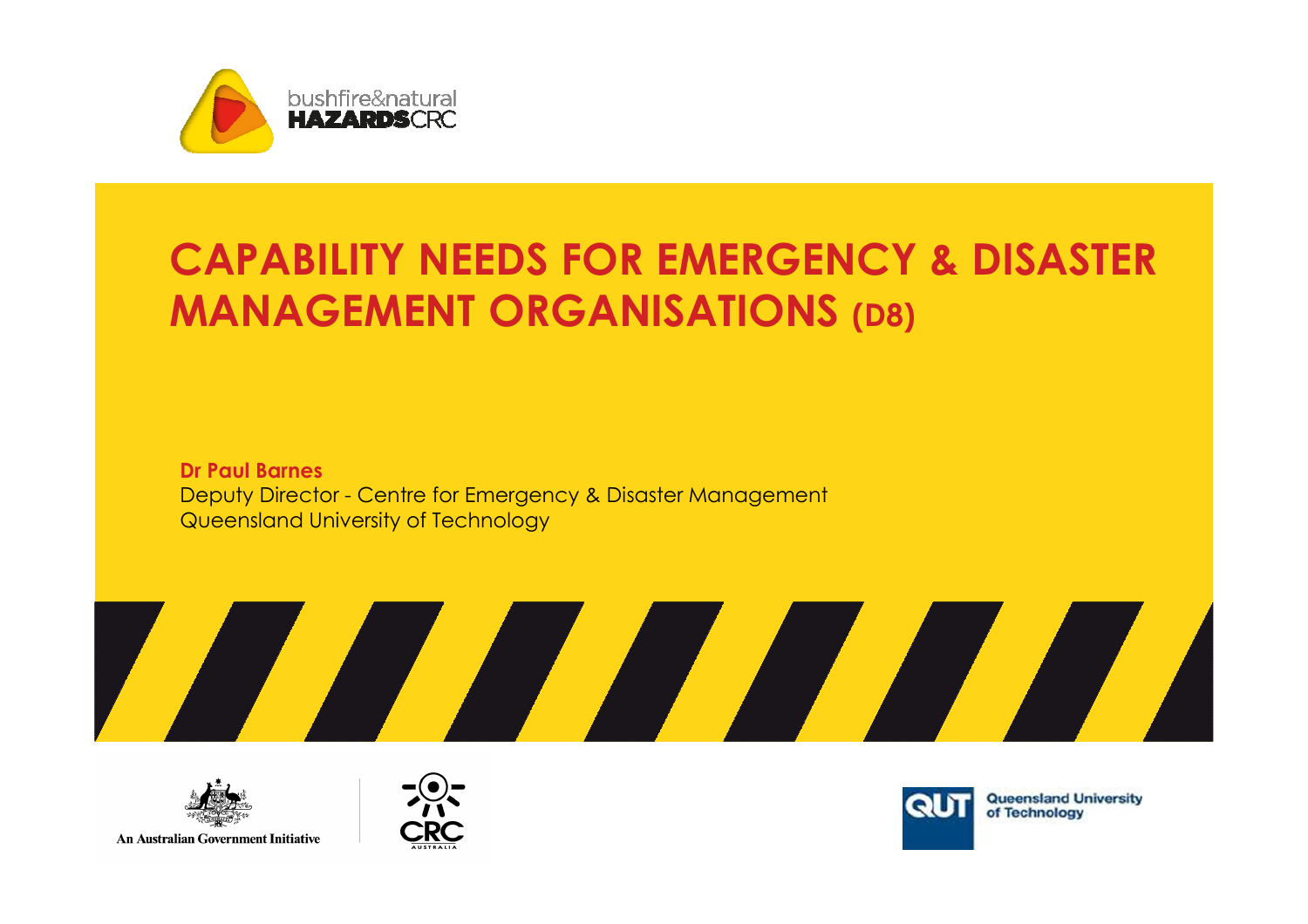### PROJECT TEAM

## **QUT**

- 1. Dr Paul Barnes Project Leader
- 2. Professor Ashantha Goonetilleke
- 3. Post-Doctoral Fellow (TBC)
- 4. Research Assistant (TBC)
- 5. 2 X PhD Students (TBC)

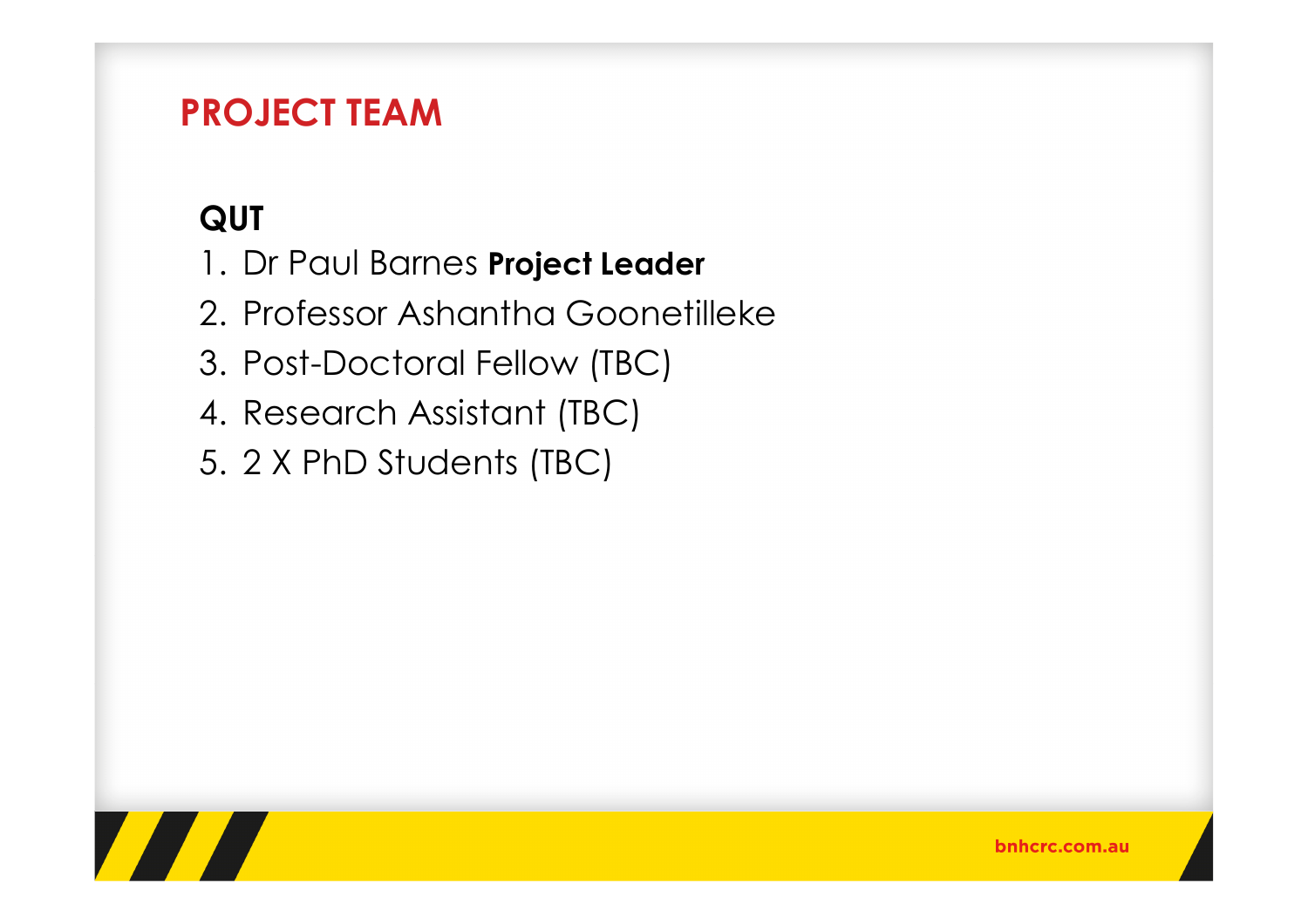### END-USERS:

(LEU) **NSW SES** - Keith FitzGerald<br>WR 251 VIC CFA - Alen Slijepcevic Qld Reconstruction Authority - Brendan Moon Volunteering Qld - Julie Molloy Qld Fire & Emergency Services - John Cawcutt & Janet Richardson SA MFS - Roy Thompson **Melbourne Met Fire Brigade -** Darren Davies<br>All Attorney Generals - Leigh Crutchley Inspectorate General - EmergMgt (QLD) - Rowena Richardson Tas SES - Andrea Heath NSW RFS - Phil Robeson SA Dept Communities & Social- Ross Pagram

### Obervers:

Mike Wouters (DWNR Fire Mgt); Monique Blason (SA Water); Karin Geraghty (DEWNR)

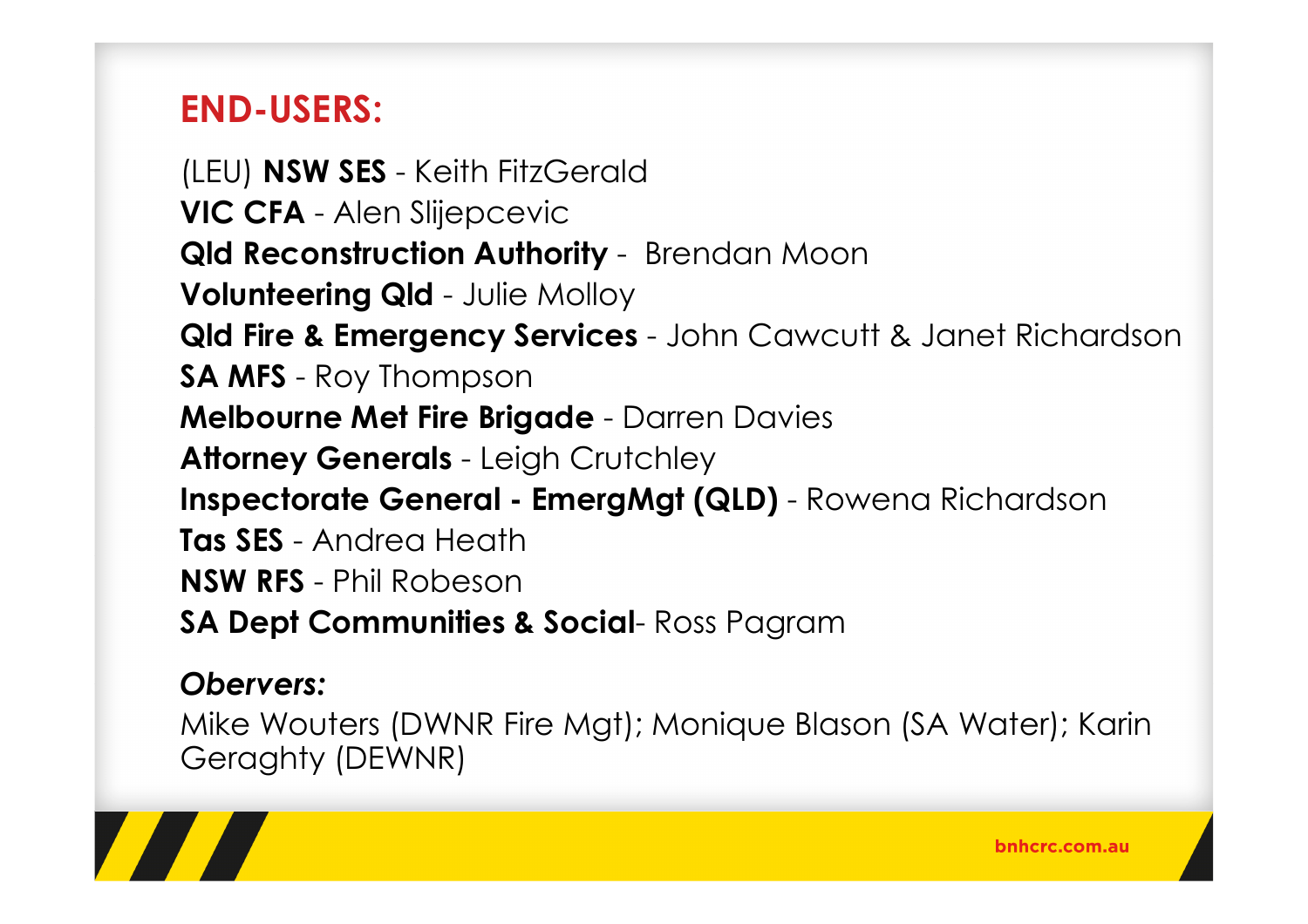### PROBLEM STATEMENT

What capabilities are needed by first and second response agencies and allied organisations, individually and in interoperable contexts, to effectively meet complex emergency and disaster situations at local, State and State levels - into the future?

### **OBJECTIVES**

- 1. Co-discover varieties of capability needed by first and second responders, and allied organisations, individually and from an inter-operational context to match current and future (all- hazards) disaster contexts.
- 2. Detail suitable means for agencies to determine their own needs and planning requirements for achieving agile PPRR &remediation capabilities into the future.

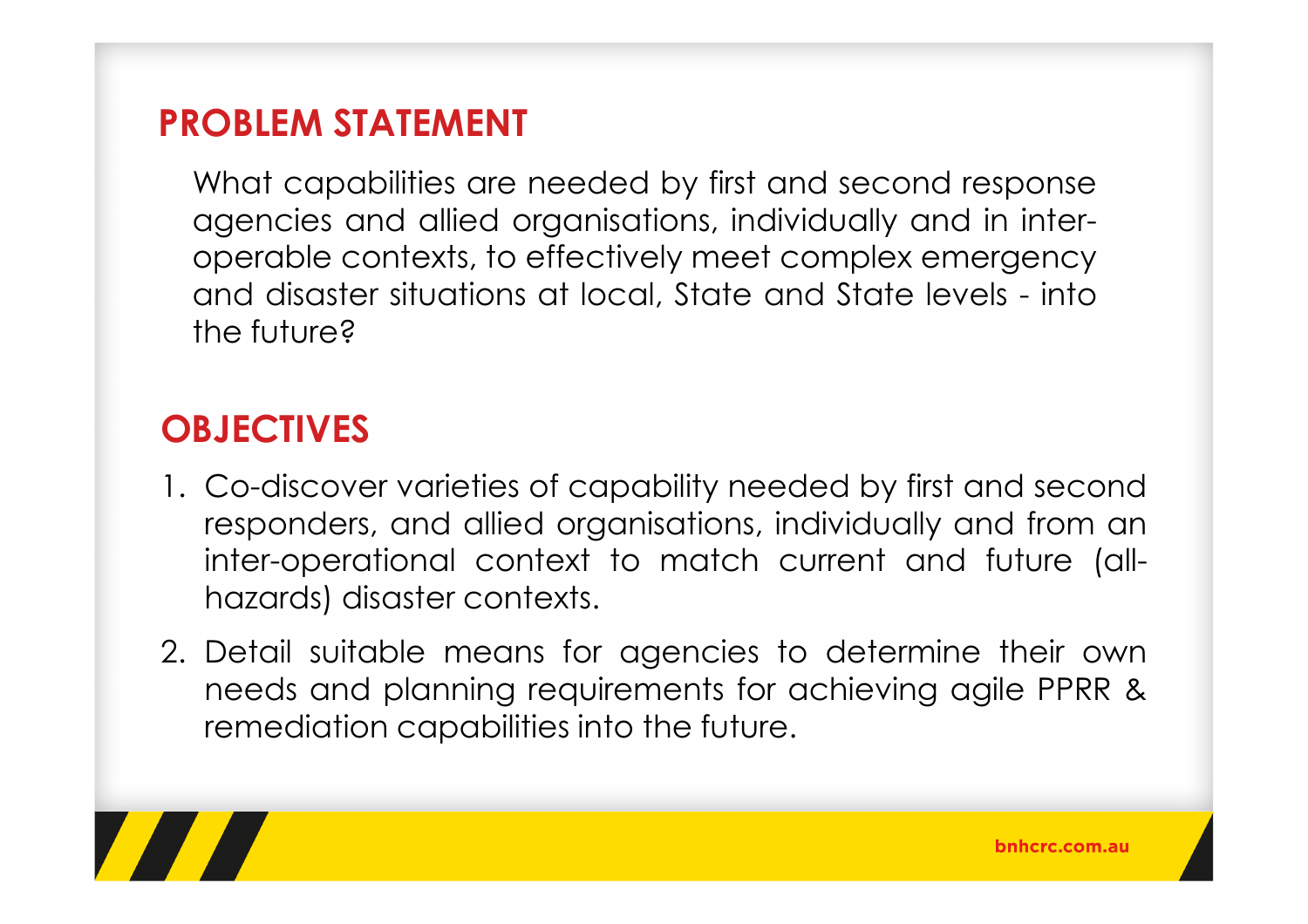#### Capability Gap Analysis

Incident/disasters (contexts) assessed against 'full-spectrum' Scenarios (-3 to +3)Which when compared to pre-defined capability goals for each generic capability allowing identification of capability deficits and the detailing options for filling the gap.